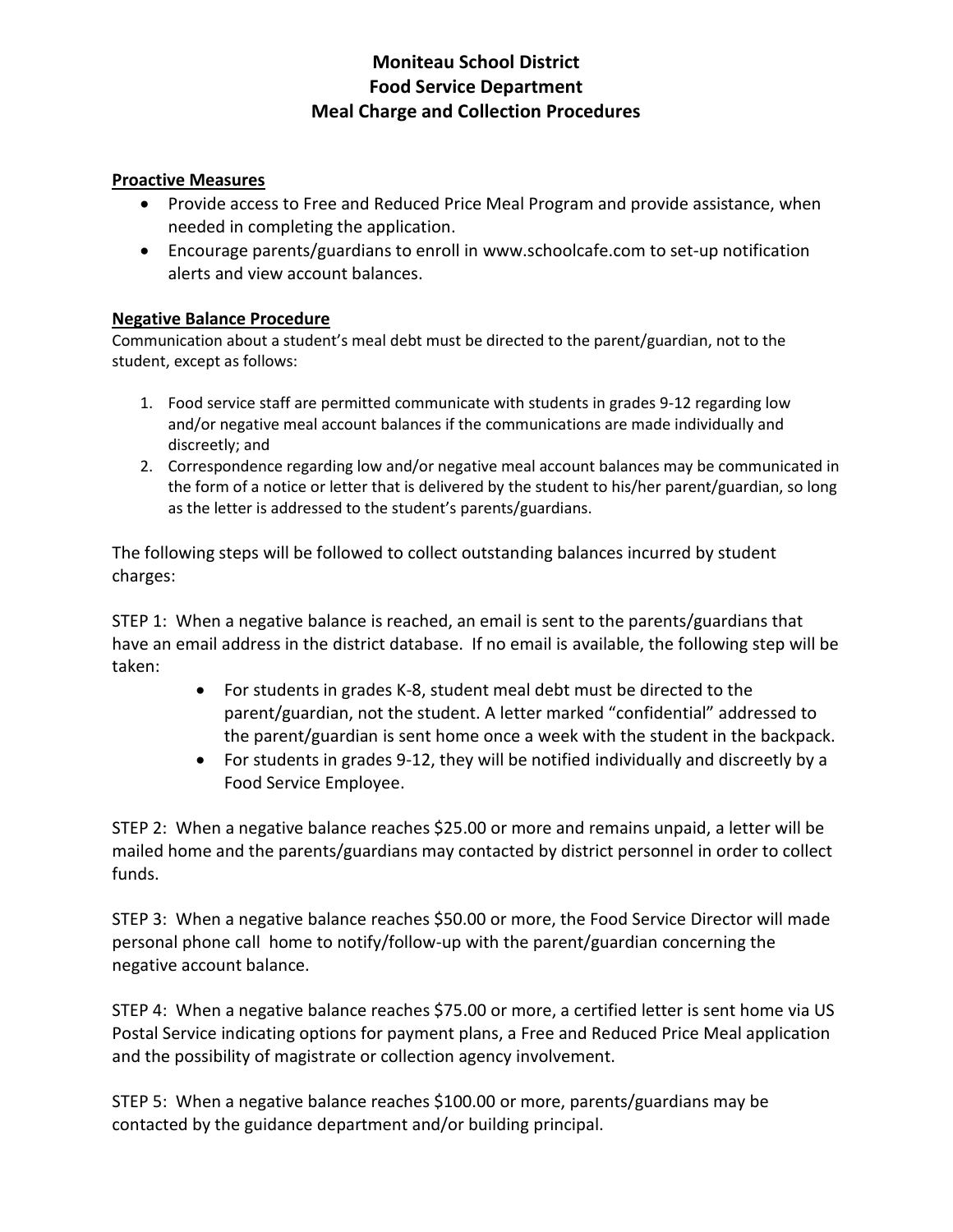If a payment is not received, additional steps may include, but are not limited to a parent/guardian conference and/or magistrate or collection agency involvement.

Parents/guardians are responsible for the maintenance of the student meal account balances. Payments may be made by cash, check or electronically via schoolcafe.com.

#### **Charge Procedure**

Students without money in their account are permitted to charge 1 breakfast and 1 lunch per day. The meal charged must be a reimbursable meal. The student will not be denied a meal for due to lack of funds; however, the negative balance will then follow the Negative Balance Procedure listed above. Students meals will be denied only when written notification from the parents have been received.

Once a negative balance is reached, students are not permitted to charge a la carte purchases (extras, snacks, ice cream).

Adults are not permitted to charge meals.

## **Payment Plan**

If a payment plan is requested by the parent, the Food Service Department will make every effort to accommodate their request. Payment must be made at least every two weeks with the balance being paid in full by June  $30<sup>th</sup>$  of each school year or the balance will be considered bad debt and could be turned over to a collection agency at the discretion of the district.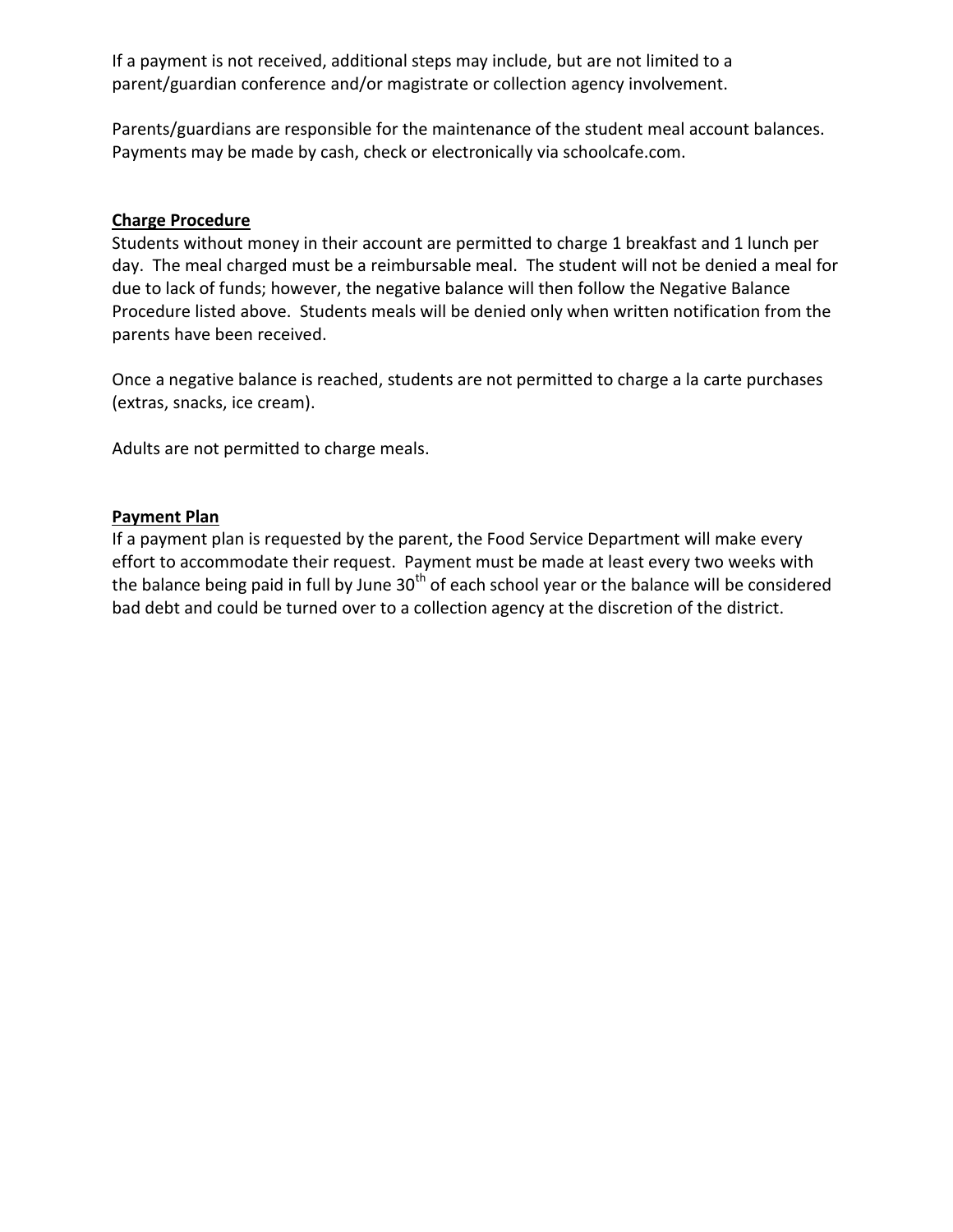# **Moniteau School District End of the Year Food Service Information**

The current meal account balances can be found on-line at www.schoolcafe.com or by calling your child's school cafeteria office.

*All meal accounts must be brought to a zero or positive balance prior to the last scheduled*  day of school. The current meal account balances can be found on-line at [www.schoolcafe.com](http://www.schoolcafe.com/) or by calling your child's school cafeteria office.

## **Students in Grades K-11**

Account balances will be maintained by the food service department over summer and will be available in your students account at the start of the next school year. If your child will be moving to from the elementary school to the high school, the account balance will be transferred.

## **Seniors**

If a senior has other siblings within the school district, the remaining balance will be transferred to the siblings account. On the last scheduled day of school, cash refunds will be made directly to all other graduating students with account balances less of than \$20.00. If the graduating student does not request a refund prior to June 30, a refund will be mailed home. All unrequested balances of less than \$5.00 will be forfeited and donated to the "MSD student in need" meal fund.

If your student receives free or reduced priced meals this school year, they will continue to receive those benefits for the first 30 days of next school year. A new application needs to be completed each school year. Applications will be available after July 1 and will be provided to the students when they come back to school in August.

# **All Students**

If your student is graduating or if you have requested an account refund and you have automatic, recurring payments set up on schoolcafe.com, please turn that feature off before we refund your account balance. School Café will continue to add funds to your child's account if this feature is not deactivated.

Please contact the Food Service Department with any questions. Food Service Director - 724- 637-2091 ext 1760

## **Money remaining on account**

- 1. Withdrawn students: For any student who is withdrawn, a written request using the "Food Service Meal Account Refund Form" for any money remaining in a students' meal account must be submitted. The Meal Account Request Form is available on the Food Service website or any school building office.
- 2. Graduating students: Students who are graduating at the end of the year will be given a refund per established guidelines or transferred to a sibling's account.